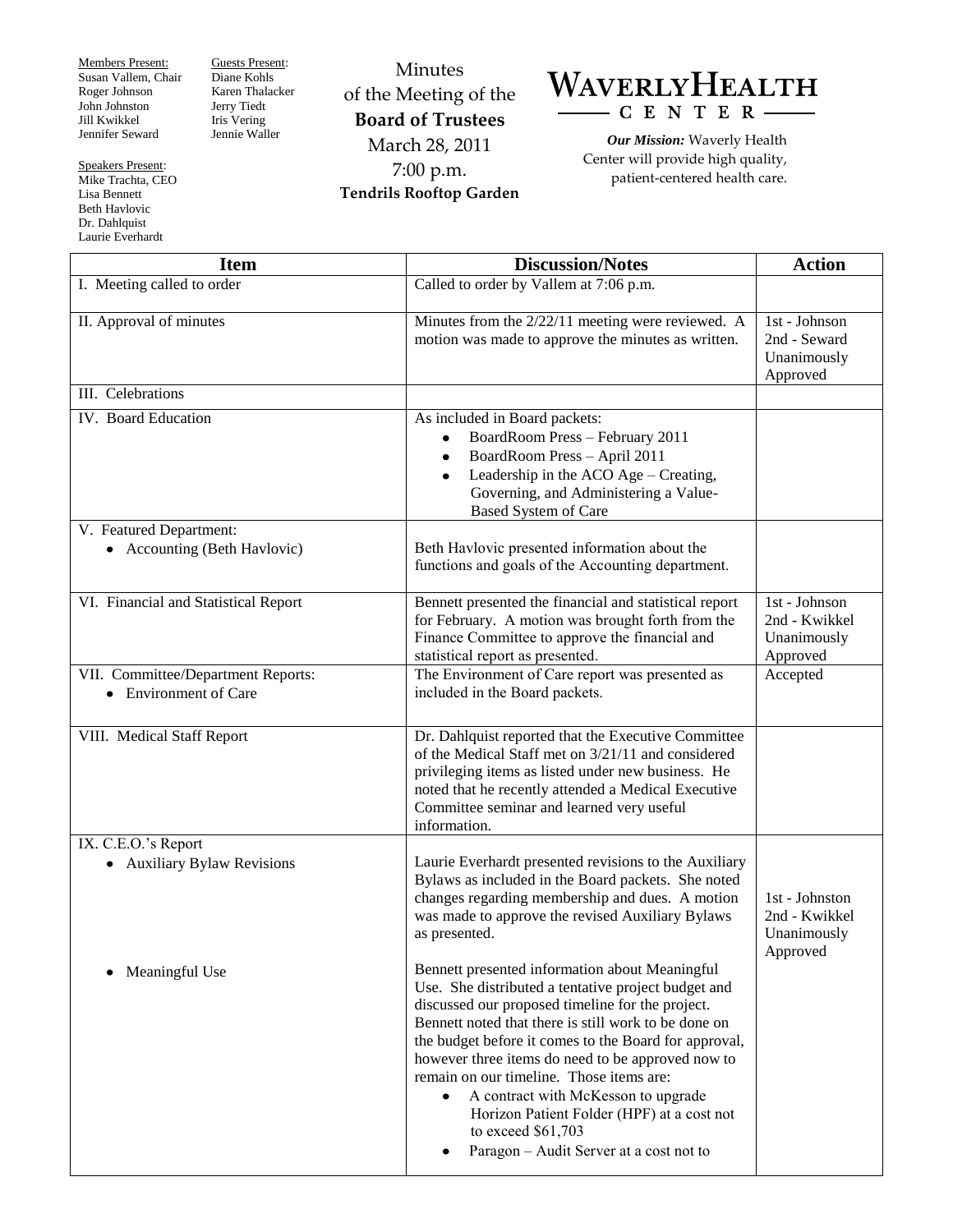| <b>Bank Resolutions</b><br>٠<br>Shell Rock Clinic | exceed $\sqrt{6,125}$<br>HLI/LEAP at a cost not to exceed \$7,225<br>A motion was made to approve the project items as<br>listed above.<br>Bennett reported that current bank resolutions will<br>need to be revised to remove Mike Trachta effective<br>April 1 <sup>st</sup> . A motion was made to approve removing<br>Trachta from the current bank resolutions effective<br>April 1 <sup>st</sup> . Bennett will follow up with the Foundation<br>Board to assure that they also revise their bank<br>resolutions.<br>Trachta reported that an investor group has been<br>identified for the Shell Rock Clinic. A public<br>hearing regarding the airspace lease will be held at<br>the April Board meeting. A rental agreement will<br>also be presented at that meeting. Trachta noted that<br>an architect will need to be engaged within the next<br>few weeks to begin developing more detailed plans | 1st - Kwikkel<br>2nd - Seward<br>Unanimously<br>Approved<br>1st - Johnson<br>2nd - Seward<br>Unanimously<br>Approved |
|---------------------------------------------------|-----------------------------------------------------------------------------------------------------------------------------------------------------------------------------------------------------------------------------------------------------------------------------------------------------------------------------------------------------------------------------------------------------------------------------------------------------------------------------------------------------------------------------------------------------------------------------------------------------------------------------------------------------------------------------------------------------------------------------------------------------------------------------------------------------------------------------------------------------------------------------------------------------------------|----------------------------------------------------------------------------------------------------------------------|
| <b>Community Donation Request</b>                 | for the clinic.<br>Trachta presented a request for a donation toward a<br>community project in Shell Rock. Discussion was<br>held regarding the project. Roger Johnson will<br>follow-up to gather more information.                                                                                                                                                                                                                                                                                                                                                                                                                                                                                                                                                                                                                                                                                            |                                                                                                                      |
| X. Old Business<br>• Helipad                      | Bennett reported that the cost of the Helipad project<br>was not reflected in the Board minutes when it was<br>approved. The costs that were approved at that time<br>are:<br>Construction - \$368,400<br>٠<br>Helipad - \$350,000<br>Soft Costs (architectural & engineering) -<br>\$91,280<br>Contingency - \$24,070<br>Total \$833,750<br>Bennett noted that we did not set a "not to exceed"<br>for soft costs when the project was approved. Due to<br>the need to make changes to the plans and put the<br>project out for bid again, the soft costs increased.<br>We have negotiated with InVision to set a "not to<br>exceed" on soft costs of \$98,280, bringing the total<br>project budget to \$840,750. A motion was made to<br>approve the revised project budget.                                                                                                                                 | 1st - Johnston<br>2nd - Johnson<br>Unanimously                                                                       |
| <b>Employed Provider Contracts</b><br>$\bullet$   | Trachta reported that all provider contracts (with the<br>exception of one that is expected tomorrow) have<br>been signed.                                                                                                                                                                                                                                                                                                                                                                                                                                                                                                                                                                                                                                                                                                                                                                                      | Approved                                                                                                             |
| CEO Search                                        | Vallem reported that Witt-Kieffer is getting stronger<br>candidates for the CEO position and plans to begin<br>narrowing the search field.                                                                                                                                                                                                                                                                                                                                                                                                                                                                                                                                                                                                                                                                                                                                                                      |                                                                                                                      |
| Nuclear Medicine                                  | Bennett reported that we have received two<br>proposals for nuclear medicine. The first proposal is<br>"turn-key" – the company provides the staff,<br>equipment, policies and procedures and we pay a fee<br>for the services. The second proposal is to lease the<br>equipment. Bennett noted that both options would<br>involve remodeling and IT needs. She reported that<br>we are currently getting quotes for these needs to see                                                                                                                                                                                                                                                                                                                                                                                                                                                                         |                                                                                                                      |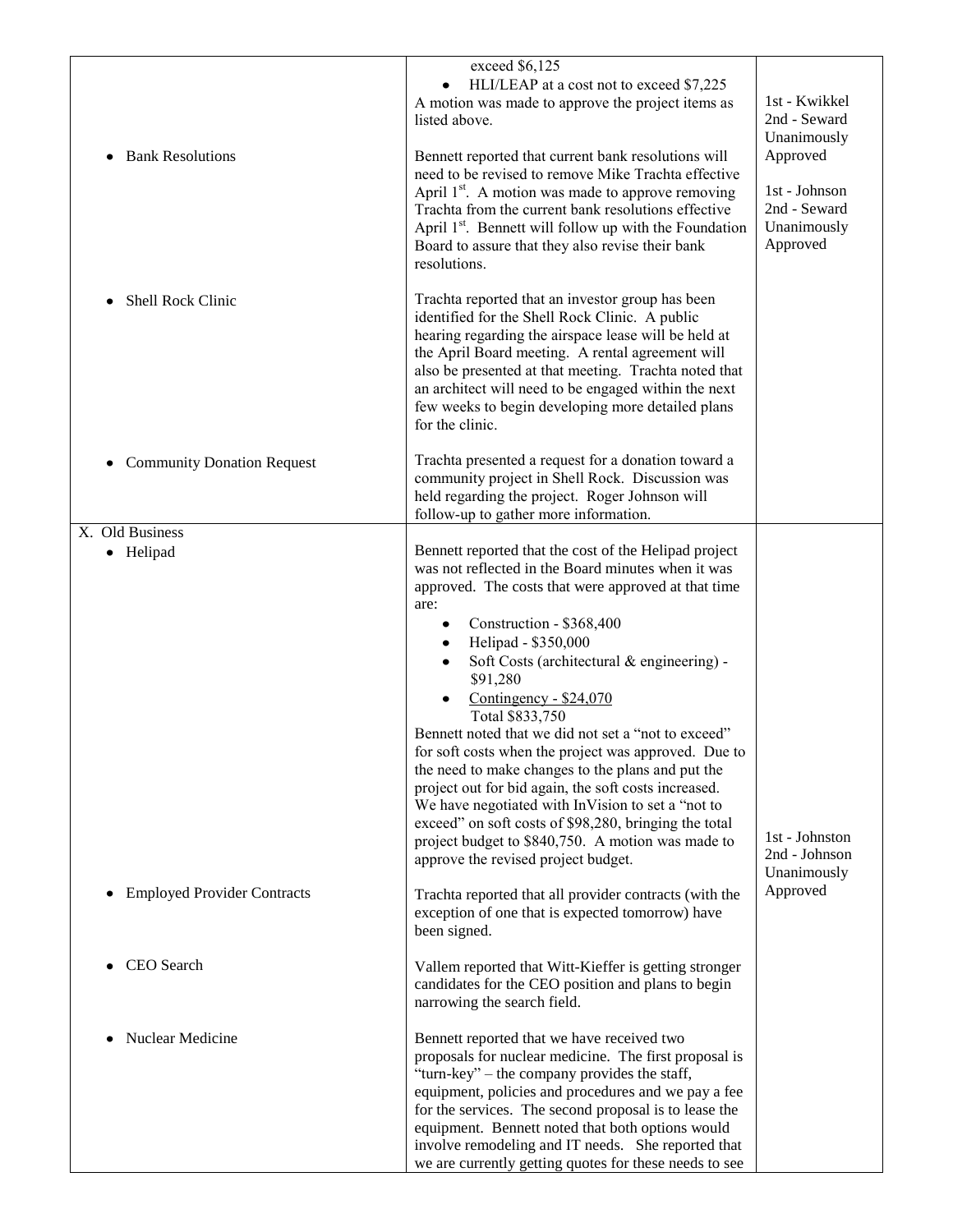|                                                                                                                                                                                                                                                                                                                                                                                                                                                    | if we want to pursue with the project.                                                                                                                                                                                                                                                                                                                       |                                                            |
|----------------------------------------------------------------------------------------------------------------------------------------------------------------------------------------------------------------------------------------------------------------------------------------------------------------------------------------------------------------------------------------------------------------------------------------------------|--------------------------------------------------------------------------------------------------------------------------------------------------------------------------------------------------------------------------------------------------------------------------------------------------------------------------------------------------------------|------------------------------------------------------------|
| XI. New Business<br>• Request for Privileges on Medical Staff:<br>• Felix Gonzales, M.D. - Iowa ENT Sinus<br>and Surgery Center, PC<br>Provisional Appointments to Medical<br>$\bullet$<br>Staff:<br>• Charles Henry, M.D. - Consulting,<br>Radiology, Vrad<br>$\blacksquare$ Nirmit Goel, M.D. – Consulting,<br>Radiology, Vrad<br>Cristina Cavazos, M.D. - Consulting,<br>Radiology, Vrad<br>Koreen Potts, M.D. - Consulting,<br>Radiology, Vrad | Privileging items were presented as individually<br>listed at left. All files have been reviewed by the<br>Executive Committee of the Medical Staff. The<br>Executive Committee recommends approval. A<br>motion was made to approve all privileging items as<br>individually considered and recommended by the<br>Executive Committee of the Medical Staff. | 1st - Johnston<br>2nd - Kwikkel<br>Unanimously<br>Approved |
| Reappointments to Medical Staff:<br>• Bethany Stevens, ARNP - Active,<br>Family Medicine, WHC<br>• Randy Wirtz, ARNP - Active, Family<br>Medicine, WHC<br>Terrie Thurm, ARNP - Active, OB/Gyn,<br><b>WHC</b>                                                                                                                                                                                                                                       |                                                                                                                                                                                                                                                                                                                                                              |                                                            |
| Change of Status from Provisional to<br>٠<br>Regular on Medical Staff:<br>• Jeffrey Clark, D.O. - Courtesy,<br>Orthopedics, CVMS<br>• Brenda Cooper, ARNP – Courtesy,<br>Orthopedics, CVMS<br>• Nicole Jedlicka, DPM - Courtesy,<br>Podiatry Resident, Family Foot<br>Healthcare<br>• Lori Lee, D.O. - Consulting, General<br>Surgery, Locums<br>• Samuel Thibodeaux, CRNA - Courtesy,<br>Anesthesia, UIHC                                         |                                                                                                                                                                                                                                                                                                                                                              |                                                            |
| Resignations from Medical Staff:<br>Roger Skierka, M.D. - Active, Family<br>Medicine, WHC<br>• Darron Cutler, D.O. - Courtesy, Family<br>Medicine, Family Medicine of Cedar<br>Valley                                                                                                                                                                                                                                                              |                                                                                                                                                                                                                                                                                                                                                              |                                                            |
| New/Revised Policies:<br>Section 504 Grievance<br>Section 504 Notice of Program<br>٠<br>Accessibility                                                                                                                                                                                                                                                                                                                                              | The new policies were presented for review as<br>included in the Board packets. The policies have<br>been reviewed by the Executive Committee of the<br>Medical Staff and are recommended for approval. A<br>motion was made to approve the policies as listed at<br>left.                                                                                   | 1st - Johnson<br>2nd - Seward<br>Unanimously<br>Approved   |
| <b>Finance Committee</b>                                                                                                                                                                                                                                                                                                                                                                                                                           | Bennett reported that the Finance Committee met on<br>3/18/11. Minutes from said meeting were included<br>in the Board packets.                                                                                                                                                                                                                              |                                                            |
| <b>Capital Requests</b>                                                                                                                                                                                                                                                                                                                                                                                                                            | Bennett presented the following capital request:<br>• Blood Gas Analyzer at a cost not to exceed<br>\$13,614<br>A motion was brought forth from the Finance                                                                                                                                                                                                  | 1st - Johnson                                              |
|                                                                                                                                                                                                                                                                                                                                                                                                                                                    |                                                                                                                                                                                                                                                                                                                                                              |                                                            |